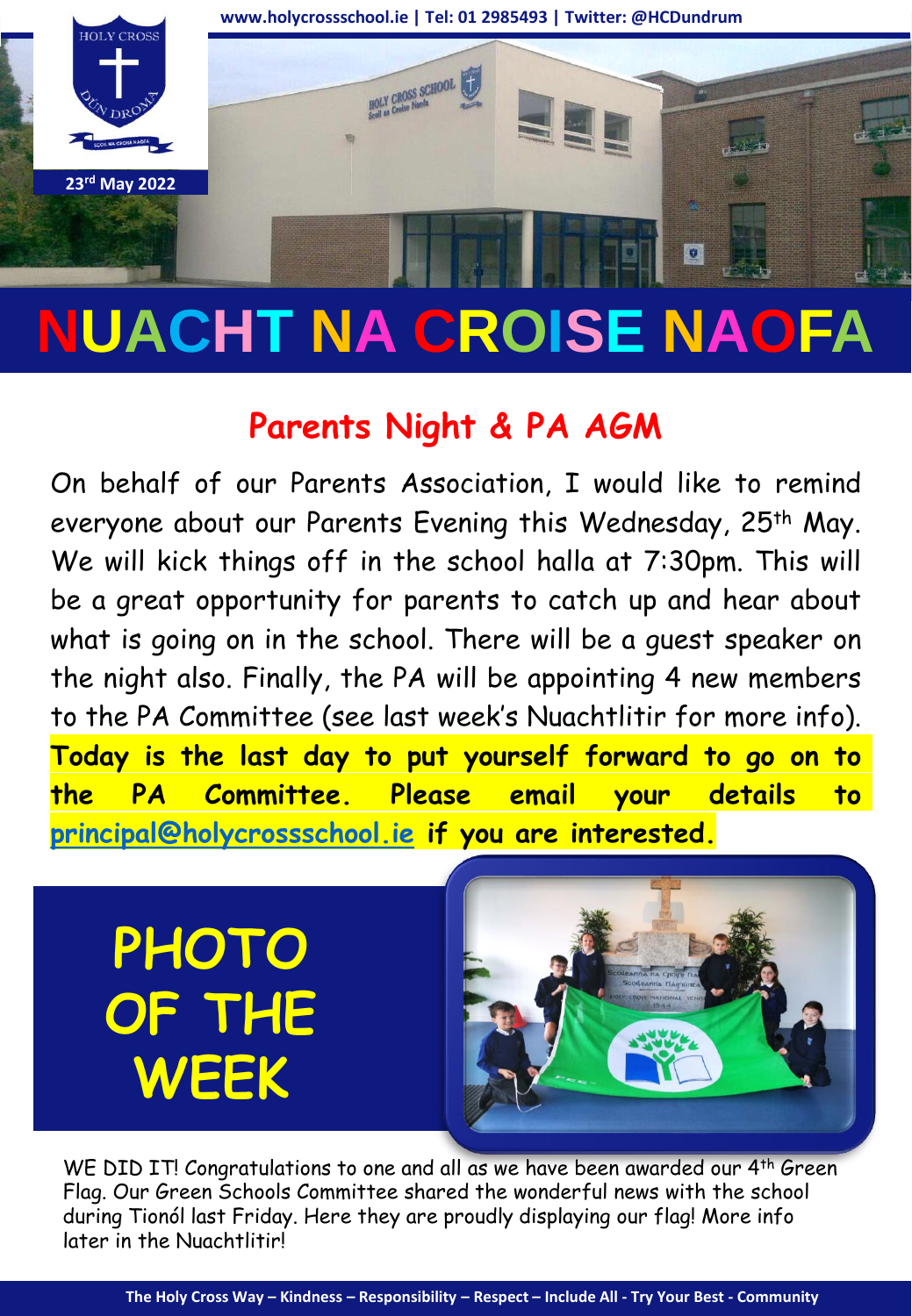

## **Confirmation this week**

We would like to wish all the very best to our children in Rang 6 who will be making their Confirmation in Holy Cross Church this Friday. The children have been preparing for the occasion with Parish-led online zoom sessions with their parents over the last few weeks as well as completing the Grow in Love programme with their teachers throughout the year. They had their Ceremony of Light on Tuesday evening last and were a credit to all of us throughout the very intimate Ceremony.

## **A Bumper Week of Sport in Holy Cross**

This week sees many of our children take to the playing fields in a number of codes – details below!

#### **Athletics**

Mr. Kelly will train the boys and girls on our Athletics teams after school on **Tuesday AND Thursday** of this week. Children will return to school at 4pm for collection. No training on Friday 27<sup>th</sup> as previously planned due to Confirmation.

#### **GAA**

Our Camogie team have their final match this Wednesday in Bushy Park at 3pm. They will return to school between 4:20-4:35. They have been absolutely fantastic over the last few weeks when pitted against some very strong teams and deserve great credit – we are very proud of you girls!

No boys hurling match or training this week.

#### **Rugby**

Ms. Dobey's Rang 4 will take part in a rugby blitz organised by Leinster Rugby in Marlay Park on Friday. Ms. Dobey will be in touch with parents via Aladdin with further details.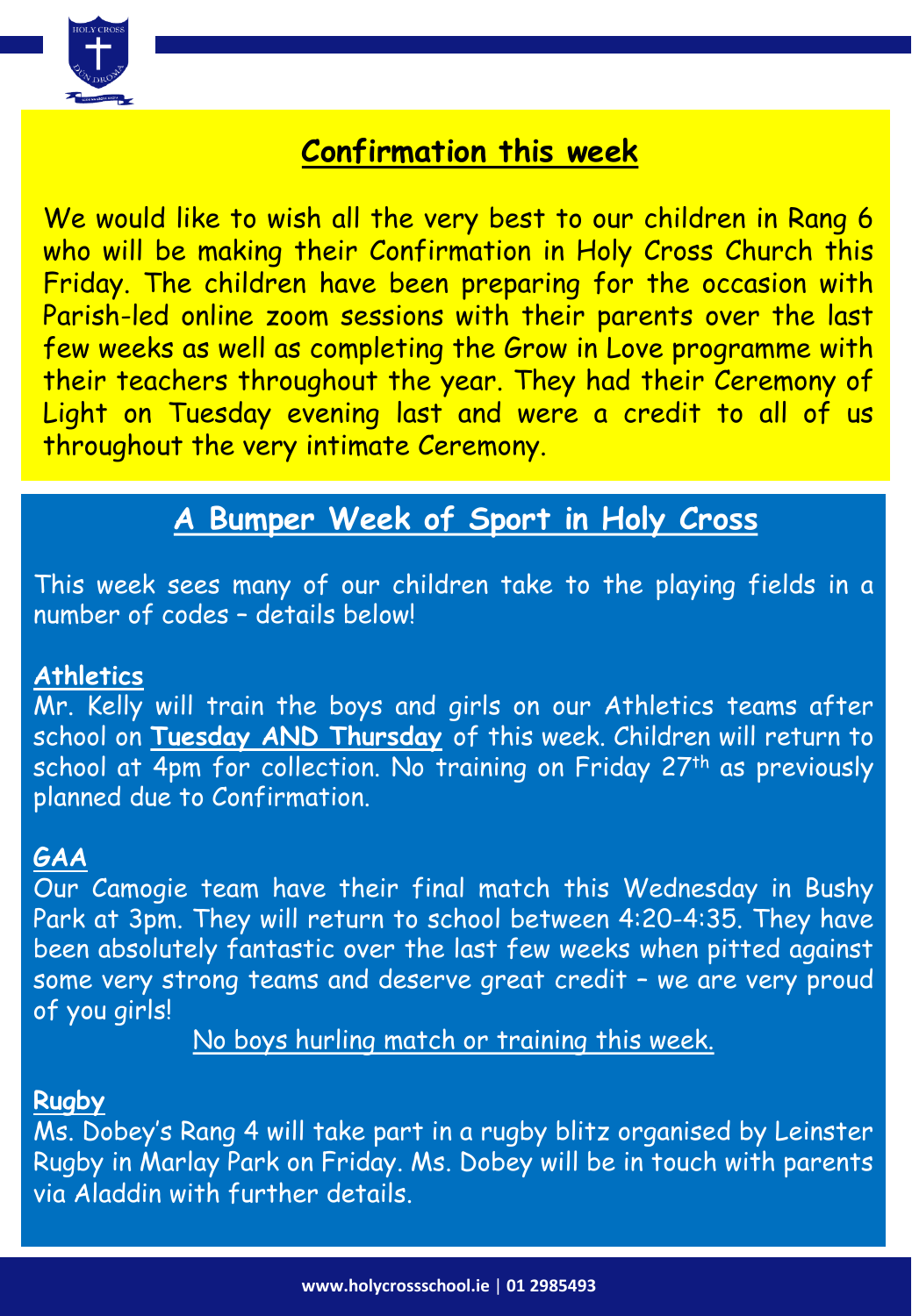

## **Standardised Testing**

This week, classes from Rang 1 to Rang 6 will complete Standardised Assessments (Drumcondra Testing) in Numeracy and Literacy. The children have been preparing for these assessments throughout the year with their teachers and so there is absolutely no need for any child or family to be anxious about them. These assessments must be carried out each year but are only **ONE** indication of a child's progress and should not be the cause of any worry! If your child will be absent for any reason this week please inform your class teacher via the Aladdin app in advance. The results of these assessments will be included in the end of year school reports which will be sent out in June.

As always, if you would like to speak to your child's teacher on this or any other matter in the meantime, they would be more than happy to schedule a time for a chat!

## **Green Flag for Transport Awarded to Holy Cross School**

I would like to sincerely thank and congratulate all of our pupils and staff and in particular our amazing Green Schools committee on our recent award. This is now our 4TH Green Flag. This flag represents the progress we have all made in improving how we use transport in a more sustainable way. Our Committee (Driekus, Katie *(missing from photo)*, Aine, Alice, Grace, Freddie and Aaron) have worked so hard all year. Some highlights include the whole school travel survey, improving our Walk on Wednesday figures from 39% to 61%, scooter and cycle workshops as well as the many presentations they made to the school throughout the year. Finally, I would like to thank Ms. Devereux and Mr. Kinsella for leading this initiative in the school. Another brilliant day for Holy Cross!!